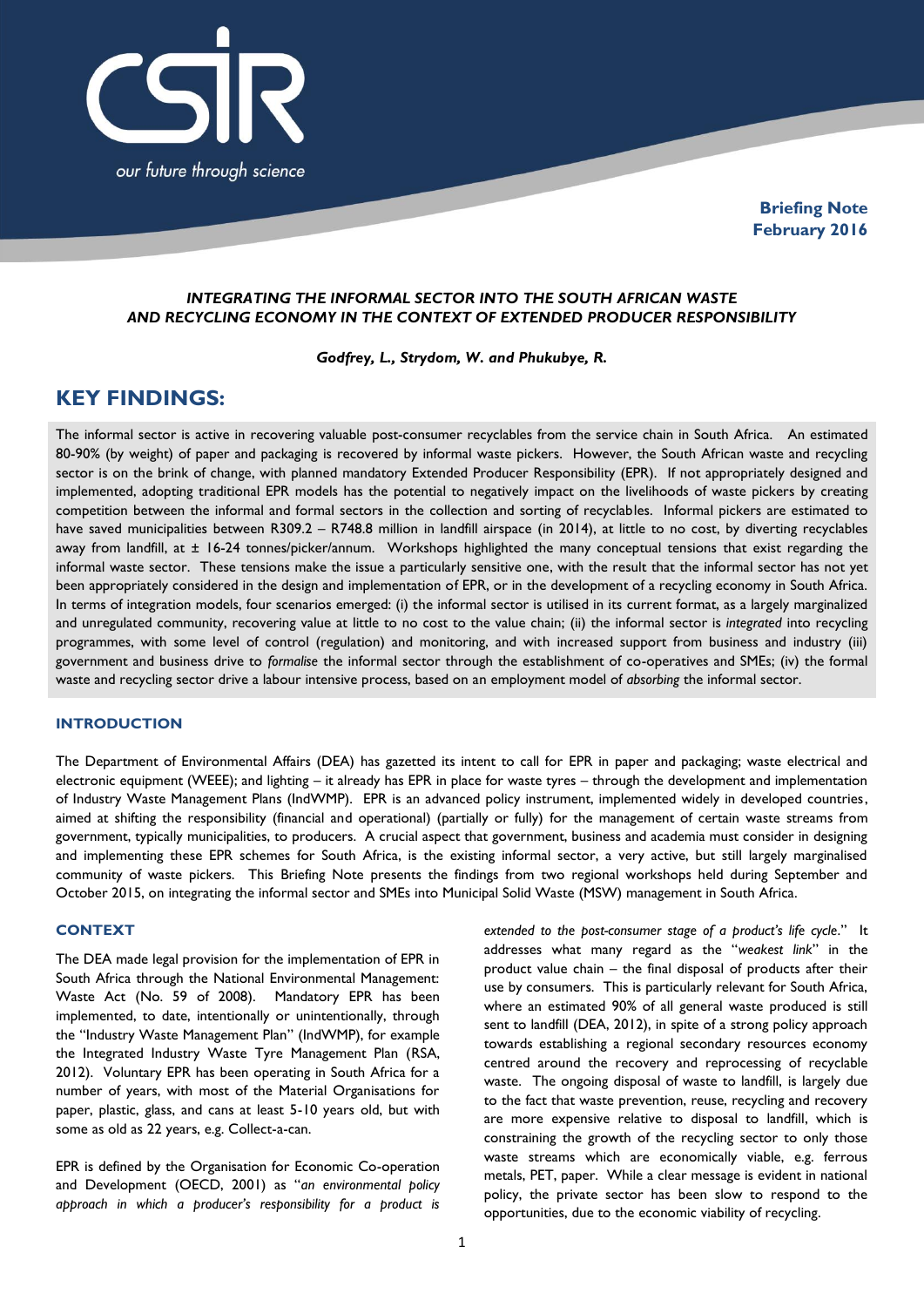Constitutionally, municipalities are responsible for the safe disposal of end-of-life products once they appear in the municipal waste stream, including paper and packaging. However, municipalities face many challenges with respect to basic city cleansing, waste collection and disposal. In spite of these constraints, South Africa realised an estimated 52.6% recycling rate for paper and packaging waste in 2014. This is mainly due to a large, and active, informal sector, with an estimated 80-90% (by weight) of packaging waste recovered by the informal sector (Packaging SA, 2015). South Africa has yet to implement a national separation at source programme, and so informal pickers are forced to recover valuable recyclables from landfill, or by picking through municipal bins and bags at kerbside. While no official data exists, an estimated 60,000 – 90,000 pickers earn a livelihood from the recovery of recyclables from municipal waste in South Africa (DST, 2013).

According to South Africa's first National Waste Management Strategy (DEAT, 1999) "*Salvaging on landfills will be formalised and controlled by 2003 and will be phased out completely in the longer-term*" and "*Uncontrolled salvaging on general landfill sites will be phased out as soon as possible and formal recycling centres following separation at source will be promoted.*" Left unchecked and unregulated, the number of waste pickers working on landfills and at kerbside has grown significantly over the past decade.

Therefore, in the absence of a formal collection and sorting system for recyclables, "waste pickers" have provided a valuable, and low cost, solution for moving resources from the "service chain" to the "value chain" (**Figure 1**). As noted in the Waste Sector Survey (DST, 2013) the "*waste flows between the informal and formal sectors result in these two sub-sectors being bound to, and dependent upon, each other*."



Fig 1. Role of the informal waste picker in bridging the service- and value- chains in South Africa (with a focus on paper and packaging) (adapted from OECD, 2015)

Implementing EPR, particularly a traditional EPR model where the Producer Responsibility Organisation (PRO) takes responsibility (financially or operationally) for collection and reprocessing, has the potential to compromise the role that the informal sector plays, thereby also compromising the livelihoods of thousands of pickers. The intention with the implementation of EPR in South Africa, is therefore to move from separate service- and value- chains to a more integrated service-value chain in order to increase the recovery of recyclables, but this runs the risk of further marginalising the informal sector.

However, we are not the only, nor the first, country to deal with an informal waste sector. There is much that can be learnt from other countries on how to approach integration. But, as noted by the OECD, the world has changed significantly since OECD countries absorbed or integrated their informal sectors in the 1980s and 1990s, and South Africa faces a number of unique socio-economic and political circumstances that may complicate the integration of the informal sector into a formal secondary resources economy.

This Briefing Note explores current views on the integration of the informal sector into the waste and recycling economy in South Africa.

### **METHODOLOGY**

This Briefing Note is based on information collected from delegates who participated in one of two regional workshops held in Johannesburg (29 September 2015) (organised by ABI) and Cape Town (8 October 2015) (organised by GreenCape). Participants were requested to complete a short questionnaire which contained five questions. A total of 88 completed questionnaires were received. The questionnaires were transcribed, providing a large body of qualitative data. Data analysis involved an interpretive approach, adopting 'explanation building', a particular type of pattern matching aimed at finding emerging patterns or themes, thereby building an understanding of the case.

### **RESEARCH QUESTIONS**

The following research questions were posed to delegates –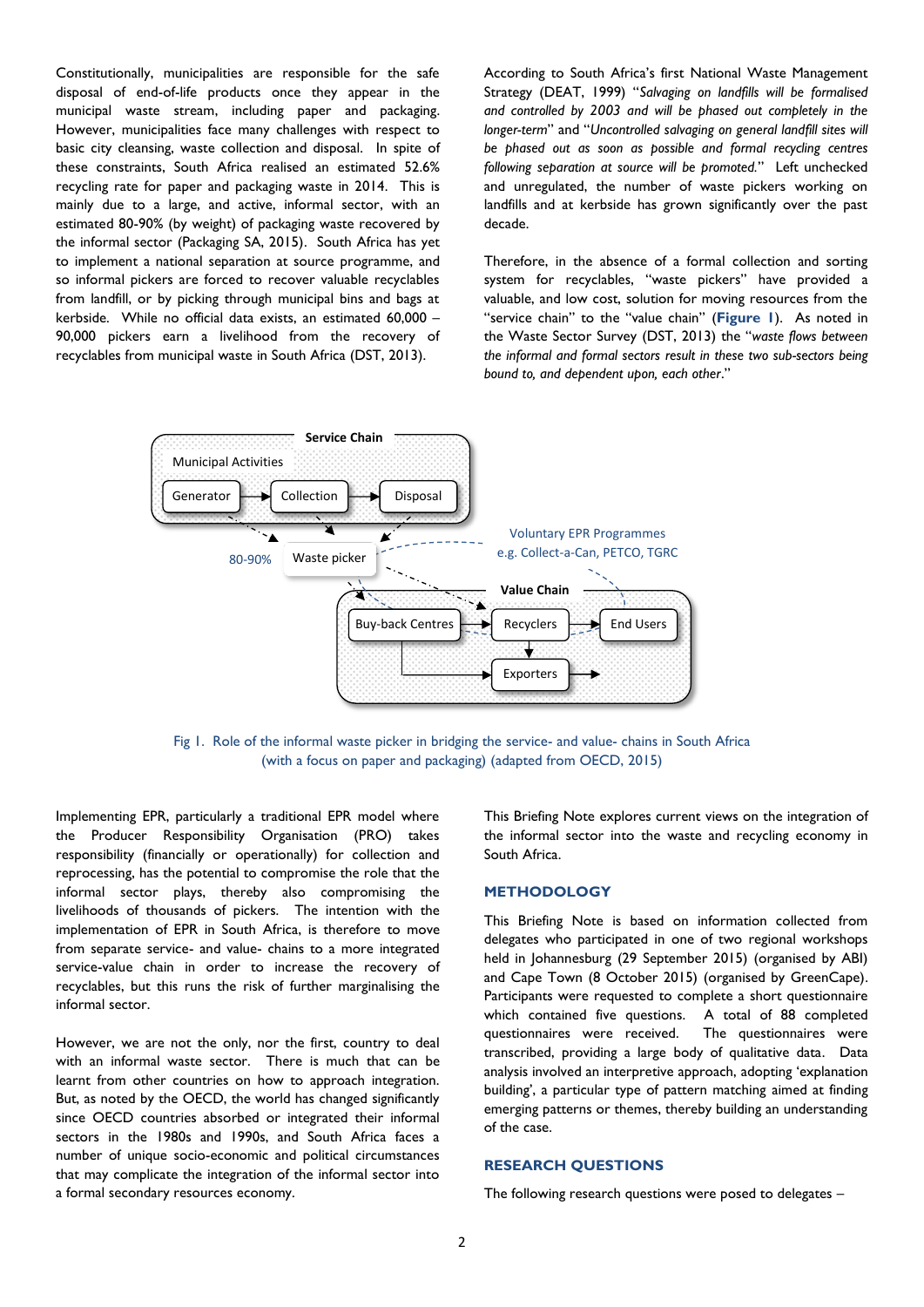- 1. Does the informal sector have a role to play in municipal solid waste (MSW) management?
- 2. Should we proactively integrate the informal sector into MSW management (e.g. involvement in collection and sorting of recyclables, city cleansing?)
- 3. Do co-operatives have a role to play in MSW management?
- 4. Do SMEs have a role to play in MSW management?
- 5. Should we proactively integrate co-operatives and SMEs into MSW management (e.g. involvement in collection and sorting of recyclables, city cleansing)?

Following completion of the questionnaire, participants also explored the following concept –

- 6. Two opposing schools of thought, regarding integration of the informal sector into MSW Management in South Africa, have emerged:
	- a. **Option 1:** South Africa continues to support the integration of the informal sector and their formalisation through the establishment of cooperatives and SMEs
	- b. **Option 2:** South Africa drives a formal sector integration approach, by placing the responsibility for integration and employment (labour intensive collection and sorting) on waste and recycling companies contracted to undertake formal kerbside collection programmes.

# **RESULTS AND DISCUSSION**

The results show strong support for, and recognition of, the informal sector in MSW management and the recovery of recyclables (Question 1) (**Figure 2**).



Fig 2. Does the informal sector have a role to play in MSW?

There is also strong support that the informal sector be proactively integrated into the waste and recycling economy in South Africa (Question 2) (**Figure 3**).

However, while there is a clear sense that the informal sector is currently playing a valuable role in South Africa's recycling economy and should be integrated, the question remains "How". What model of social inclusion of waste pickers would be most appropriate for South Africa, given the country's set of social, economic and environmental conditions, that ensure increased recovery of recyclables, compliance with policy and planned EPR, while ensuring protection of livelihoods for informal pickers?



Fig 3. Should we proactively integrate the informal sector?

The results show that the issue of the informal waste sector is a highly sensitive one. Participants have strong opinions on issues, resulting in strongly opposing views and conceptual "tensions". This makes finding a single, widely agreed upon and accepted solution difficult. While there is little doubt by participants that the informal sector must be *recognised* for the role that they play, and must be *integrated*, noticeable tensions in approach include –

| Model <sup>-</sup>         | Integration          | <b>Formalisation</b> |  |
|----------------------------|----------------------|----------------------|--|
| Driven by:                 | Municipality         | Private sector       |  |
| <b>Regulation:</b>         | Regulate, control    | No or self-regulate  |  |
| Financial support:         | Give support         | Rent. incentivise    |  |
| <b>Recognition:</b>        | Ignore               | Recognised role      |  |
| Where <sup>-</sup>         | l andfill            | Source separation    |  |
| <b>Collection systems:</b> | Competing            | Complementary        |  |
| <b>Public perception:</b>  | Nuisance             | Valuable role-player |  |
| Role∙                      | Exploitation of poor | Low cost solution    |  |

These tensions are briefly discussed below –

#### *Integration or Formalisation:*

With regards to the two options presented at the workshop (Question 6), the results show that there is no single clear, preferred approach. While the majority of participants support the continued integration of the informal sector through their formalisation as co-operatives or SMEs (Option 1) (44%), there remains strong support for a private sector "employment" model (Option 2) (33%) (**Figure 4**).

However, recent research (Godfrey et al., 2015) suggests that formalisation of pickers into co-operatives and SMEs is not currently creating sustainable jobs in South Africa, with an estimated 91.8% failure rate of waste and recycling cooperatives, the fourth highest rate amongst the 18 identified economic sectors (the dti, 2011). Co-operatives face numerous challenges, including lack of infrastructure, weak capability, and limited access to recyclables and markets, often resulting in co-operative members returning to informal picking.

While a third option was not provided in the questionnaire, 23% of delegates pushed for a combined model, as an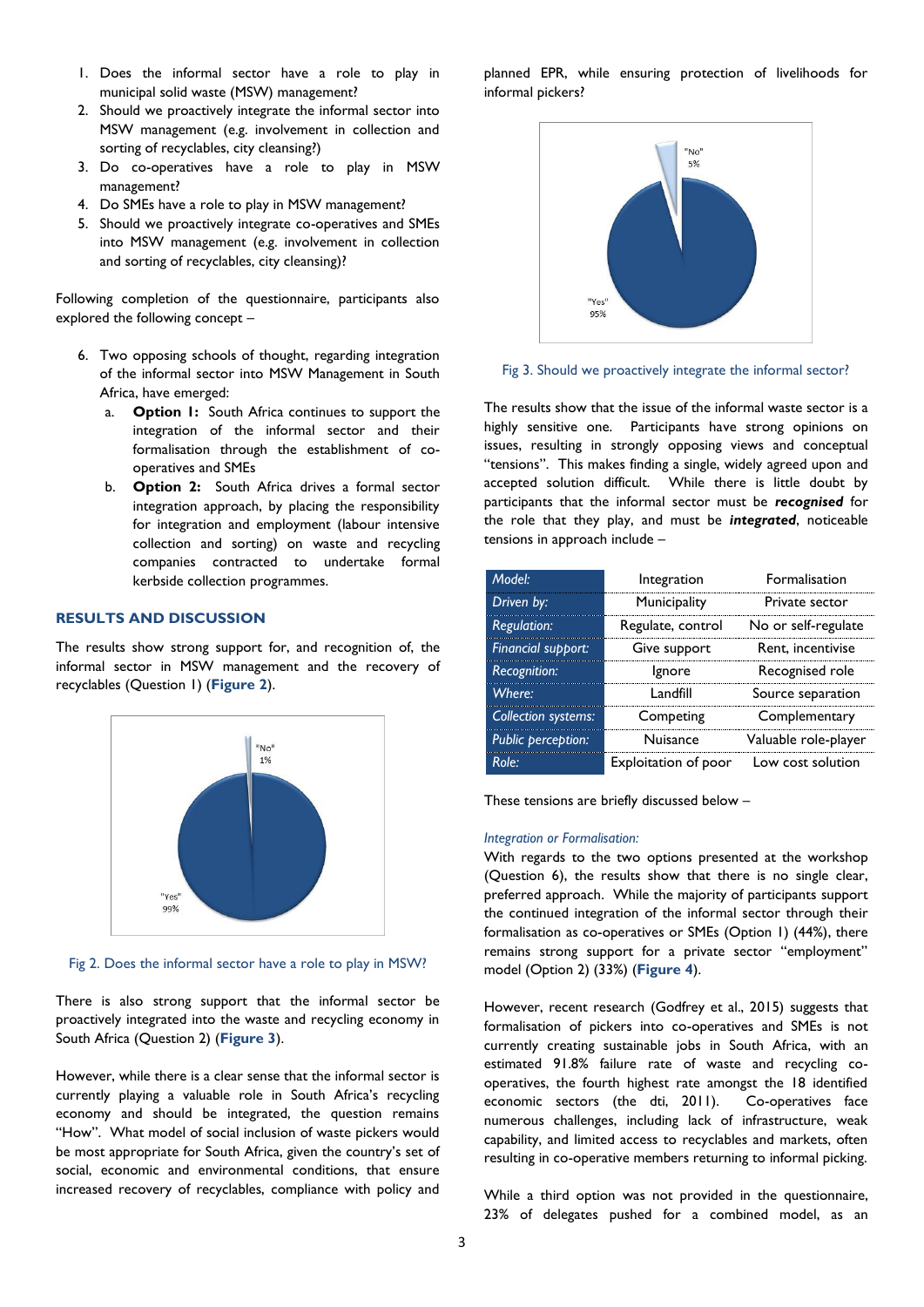alternative. While this may reflect the limitations of Options 1 and 2, this does run the risk of the sector remaining "on-thefence" with regards to a practical way forward.



Fig 4. Driving an informal or formal sector approach

#### *Municipality or Private Sector:*

There is a strong push by participants that municipalities take on the responsibility of supporting the informal sector, through e.g. provision of premises to store and separate recyclables, trolleys, balers, protective equipment; direct financial assistance; contracting to render services; registration and monitoring of pickers; education and training; and pairing them with suppliers and buyers. It was also suggested that municipalities take on the responsibility (or burden) of source separation. However, the intention of EPR is to shift responsibility for certain waste streams from municipalities to producers (represented by the PRO), including the collection of recyclables - the area where pickers are most active. EPR, if successfully implemented, should therefore alleviate municipalities of this burden of collecting recyclables, allowing them to concentrate on the residual waste and the problematic waste streams (e.g. construction and demolition waste, organic waste).

Participants from municipalities indicated that they do not have the resources to take on the responsibility of the informal sector; that the bureaucracy and procurement requirements of local government make it difficult to contract informal pickers or small businesses; that contracting pickers creates expectations of formal employment in municipalities; and that integrating the informal sector into municipal collection or sorting processes creates a high risk to service delivery due to the uncertainty of their performance.

"[Municipalities] *cannot work well with* [the informal] *sector because of its highly structured and formalised environment… too much focus on process, documentation, etc. that places a very high barrier to entry. There has to be a bridging agency such as an NPO that has the flexibility to do this engagement* [with the informal sector]."

"*By integrating* [waste pickers]*, I will be making my own job harder because I am condoning their behaviour*"

#### *Regulation:*

Many participants indicated that the informal sector must be "regulated" whether through government legislation or selfregulation. That pickers must be registered, provided with identification cards or "licences to operate", and monitored in

terms of performance (productivity). At the very least, pickers must adhere to a Code of Conduct that guide their operations. But, it was also felt, that as a largely "invisible" community, it would be near impossible to regulate informal pickers, particularly through legislation.

"*Government has been reluctant to regulate, as the informal sector is a politically sensitive topic – social victims of a failing state that has not provided adequate opportunities for formal employment.*"

"[Informal pickers] *should never have been possible were decent safety nets in place for people who lost employment, suffered ill-health, lost their parents, or could not afford education.*"

The intention from participants, was that municipalities should undertake this registration and monitoring of informal pickers, but the availability of resources in municipalities and the shift in responsibility to producers (PRO) must be considered.

#### *Financial support:*

There are strong opinions on whether informal pickers and small businesses should be given resources through public or private grants (e.g. free premises, equipment, transport, etc.), or whether they should be expected to lease, rent, or pay-back low interest loans, thereby sending a clear message that these are business opportunities. Payments may be based on productivity, where e.g. interest on a loan is linked to the tonnage of recyclables collected or the quality of recyclables. Such an approach may create incentives for people to voluntarily organise themselves into co-operatives or small businesses to respond to business opportunities and to increase the tonnages of recyclables collected.

#### *Recognition:*

There are many, not only in the waste sector, but in the broader society, that would prefer to ignore the existence of the informal sector, or to pretend that they don't exist, given the perception that they are a "public nuisance", leaving litter behind after sorting, blocking roads with their trolleys and introducing crime into neighbourhoods. However, the reality is that the informal sector currently plays a crucial role in both the service- and value- chains.

"*Local government should recognise the value of the informal sector and be willing to pay for the 'service' they provide. Savings on expenses, e.g. landfill airspace, should be recognised and municipalities should be willing to divert such savings to pay the informal sector.*"

If we assume that 52.6% of the 3.39 million tonnes of packaging consumed in South Africa in 2014 was recycled, and that 82.2% of packaging waste (weighted average) was collected by the informal sector (Packaging SA, 2015), then the informal sector was responsible for diverting (either at kerbside or reclaimed from landfill) 1.47 million tonnes of packaging waste (43.2%) from landfill in 2014. At an estimated 60 000 – 90 000 informal pickers, this relates to ± 16-24 tonnes/picker/annum.

Municipal landfill gate fees have typically been in the region of R100-R150 per tonne for municipal solid waste, in South Africa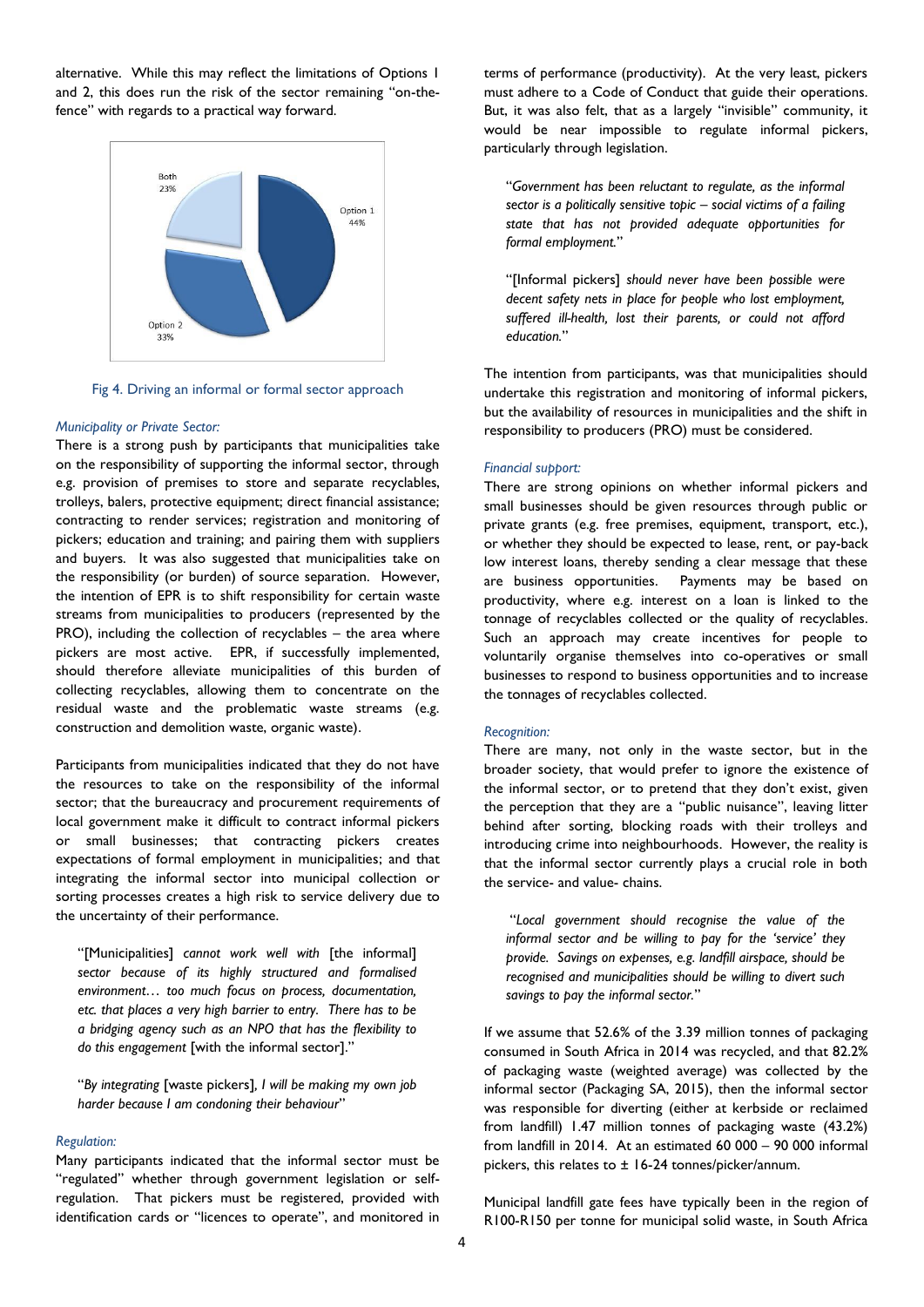(DST, 2013). For many municipalities that sit with "surplus" airspace, e.g. 50+ years of landfill lifespan, airspace value remains low at ±R100 per tonne. However, many municipalities face airspace "shortages", with landfill lifespans of <5-10 years. This has resulted in a significant increase in airspace value, as the municipality must consider the replacement value of either building a new landfill, or investing in alternative waste treatment technology, at significant cost to the municipality. In these cases, recent evidence suggests that the actual value of landfill airspace is closer to R400-R500 per tonne (e.g. Stellenbosch, City of Cape Town). In addition to airspace value, municipalities must also consider the avoided social and environmental externalities of landfilling, valued at R111 per tonne (DST, 2014), landfill.

At an assumed landfill airspace value of R211 per tonne (R100+R111), the diversion of packaging waste from landfill by waste pickers, in 2014, would have saved South African municipalities an estimated R309.2 million per annum, or 2.94% of the allocated MTREF municipal waste management budgets (Treasury, 2015). At a landfill airspace value of R511 per tonne (R400+R111), the diversion of packaging waste from landfill by waste pickers would have saved municipalities an estimated R748.8 million, or 7.1% of allocated municipal budgets. The economic benefits realised through the informal diversion of packaging waste from landfill, are likely to be conservative, as they exclude further downstream benefits achieved by introducing recyclables back into the value chain (i.e. recycling and manufacturing).

| Avoided costs |               | Avoided cost % municipal budget |         |  |
|---------------|---------------|---------------------------------|---------|--|
| $@$ R2II/T    | @R511/T       | $@$ R2II/T                      | @R511/T |  |
| R 309 204 246 | R 748 831 136 | 2.94%                           | 7.12%   |  |

Note:

1. Where "Avoided costs" includes both the cost of landfilling and the avoided social and environmental externalities of landfilling

2. MTREF Municipal revenue budget for 2014/2015 of R10.51 billion

At unrealistically low landfill gate fees of e.g. R100/tonne, the economic impact of informal diversion appears negligible. However, adjusting to the true cost of landfilling, the savings to government becomes significant (close to 10% of municipal budgets). Highlighting another important reason for addressing the current under-pricing of landfilling in South Africa.

There is a strong likelihood that Government will set diversion from landfill targets in the IndWMP, as a means of driving the secondary resources economy agenda. The question that the sector must consider is, "*Can waste pickers deliver on these targets (efficiency and productivity), without encouraging more people to enter the informal sector, and without exploiting the sector?*" If data for South Africa is accurate, and the informal sector collects  $\pm$  16-24 tonnes/picker/annum, there appears to be scope to further increase the productivity of the sector. This is evident from Cairo (Egypt) and Lima (Peru), where informal workers collect 54 and 48 tonnes/picker/annum respectively, nearly 2-3 times the recovery rate per picker in South Africa (OECD, 2015).

### *At landfill or source separation:*

An overwhelming message was sent by participants that separation at source is key to increasing the diversion of waste away from landfill, thereby supporting both the service- and value- chains. The implementation of EPR provides the mechanism to achieve this, with the PRO taking operational and/or financial responsibility for national source separation programmes. However, it is likely to take time to achieve full coverage, and for a period, some recyclables will continue to flow to landfill, where picking is active. There were requests from participants to "*accommodate waste pickers in the landfill management process*" and to "*write into landfill management tender documents an evaluable criteria as to how informal waste collectors will be accommodated / integrated into the MSW processes*", since it "*is easier to support/self-organise as a community* [on landfill]*, as a single site context.*" However, to ensure the maximum diversion of clean recyclables into the recycling economy, separation at source must be the short- to medium-term goal of EPR schemes in South Africa, thereby also supporting the phasing-out of picking on landfill.

### *Complementary or competing collection:*

"*Can informal and formal collection programmes exist in parallel?*" and "*Should South Africa drive a formal kerbside collection programme, supplemented by the informal sector*?", recognising that the informal sector is likely to cherry-pick high value material from the bins before the formal sector arrives, thereby requiring greater EPR subsidy to formal collectors.

"*Informal pickers disrupt formal wet/dry separation projects with respect to household collection. Informal's can play a role in areas without such tenders*."

But is it realistic to think that the informal sector won't venture into suburbs contracted by formal collectors, especially if these middle- to high-income areas are rich in recyclables?

# **WAY FORWARD**

As to "how" the informal sector is integrated into a national EPR scheme for waste streams such as paper and packaging – four scenarios emerged from the workshop participants –

- 1. The informal sector is utilised in its current format, as a largely marginalized and unregulated community, recovering value at little to no cost to the value chain (and hence producers) (*status quo*).
- 2. The informal sector is recognised, but is left largely to operate in its current form, with some level of increased control and monitoring (e.g. registration, PPE) and with increased support (e.g. access to recyclables through source separation programmes, and industry-provided buy-back centres (static or mobile) to increase the tonnages collected) (*PRO supports end-use recyclers thereby creating demand (pull) for recyclables*).
- 3. Government and business push to formalise the informal sector through the establishment of co-operatives and SMEs, taking on the responsibility for business development support (BDS) – incubation, mentoring and training. These emerging businesses are assigned geographic areas to "service" (*PRO provides financial and*